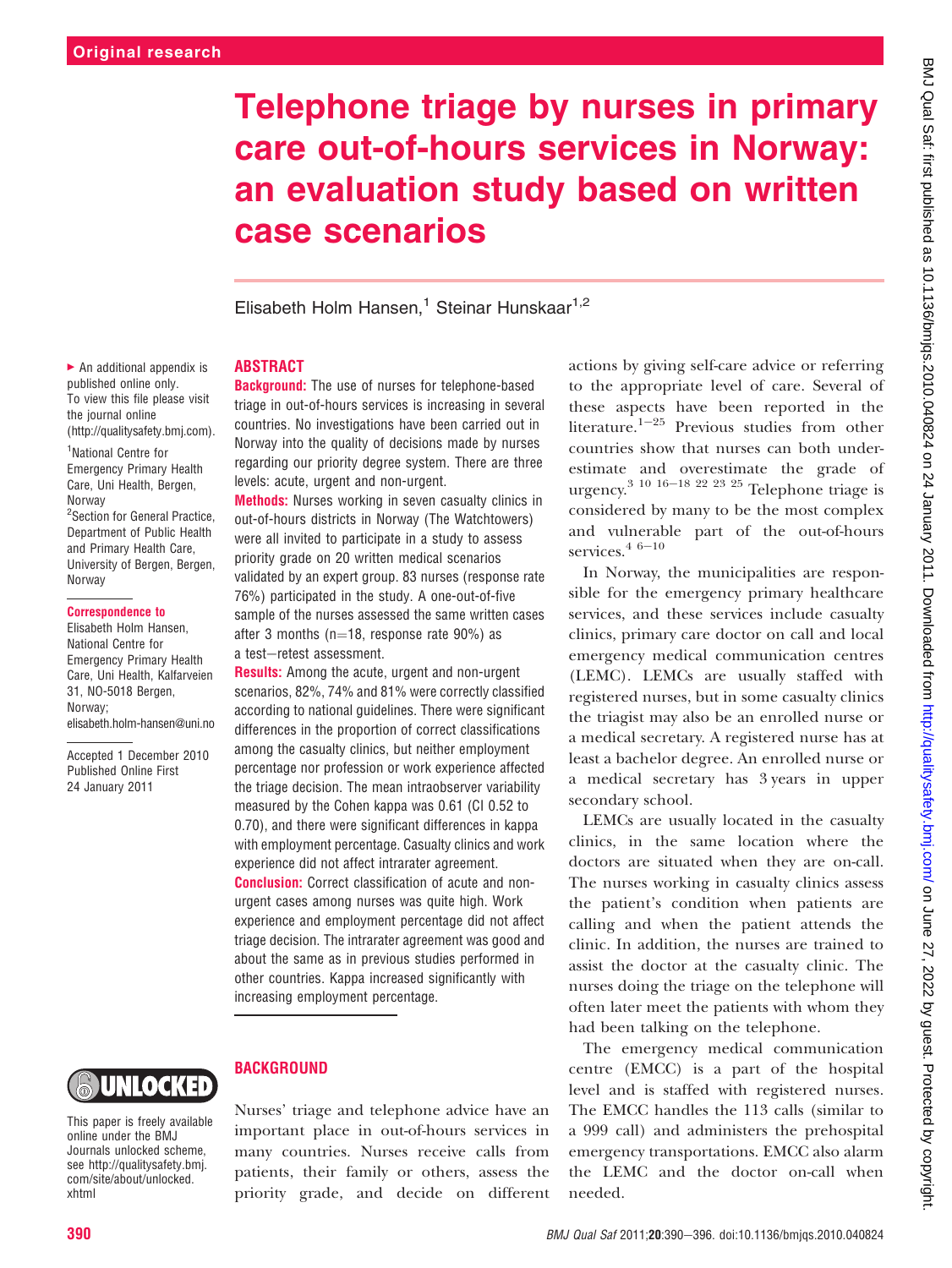So far, no one in Norway has investigated nurses' telephone triage or the degree to which their assessments are in compliance with national guidelines.

Written case scenarios have been used in several studies to evaluate agreement with national guidelines, and they are regarded as suitable tools in the assessment of clinical competence.<sup>8 11</sup>

This project evaluates decisions on degree of priority made by nurses in out-of-hours services in Norway using written case scenarios. Answers were compared with consensus-based national guidelines. The intraobserver variation for the same written cases was also evaluated in a subgroup of nurses.

## **METHODS**

The study was performed during 2008 among nurses working in seven different casualty clinics taking part in a sentinel network.

The National Centre for Emergency Primary Health Care has initiated an enterprise called 'The Watchtowers,' which is a representative sample of Norwegian municipalities and out-of-hours districts.<sup>12</sup> In the Watchtowers, the attending nurses record all contacts during day and night. Among other variables, they also register the degree of priority for each contact, both from telephone calls and from patients with direct attendance. All casualty clinics in the Watchtowers were invited to the study, and all agreed to participate. Altogether 116 nurses potentially could participate, but some may not have received the envelope with the study material. Eighty-eight nurses returned the material, but five were excluded from the analysis because of missing information on employment percentage, profession or number of years working in casualty clinic. Both permanent and temporary employees participated in the study. Information about initial training and instructions at the start of working in the casualty clinic were obtained from a national register.<sup>13</sup>

#### Index

The Norwegian Index for Medical Emergency Assistance is a decision tool to ensure an appropriate response to a medical emergency call.<sup>14</sup> The Index is available in all casualty clinics in Norway, but it is not mandatory to use it. The Index is originally intended to standardise the medical evaluation performed by nurses in EMCC. Nurses in LEMC usually know these guidelines, but they do not use them consistently for every case. This information became known by the head nurse at each WT before the study, and also told by the nurses in meetings with the researcher. Degree of priority has three designations: red colour is defined as an 'acute' response, with the highest priority; yellow colour is defined as an 'urgent' response,

with a high, but lower, priority; green colour is defined as a 'non-urgent' response, with the lowest priority.14

#### Written case scenarios

Twenty written case scenarios were prepared by The National Centre for Emergency Primary Health Care (see online appendix). The distribution of degree of priority was four acute cases, eight urgent cases and eight non-urgent cases. All cases were framed in the same way regarding the patient's gender, age, time of day, mode of contact, problem/symptoms and degree of priority.

An expert group of one emergency doctor, one GP specialist and two registered nurses, one working in LEMC and one working in EMCC, evaluated the cases and compared them with the Index. The expert group classified each case with a priority grade: acute, urgent or non-urgent. There was no disagreement in the expert group about the correct response to each case, but some minor uncertainties had to be settled before the written cases were finally ready to be used.

The cases were printed in a booklet where each nurse also had to fill in profession, number of years working in the casualty clinic and employment percentage. To ensure confidentiality, each nurse entered their own code in each booklet before returning it to the Centre. Each booklet was marked in advance with a code to identify the casualty clinic.

#### Implementation

The leader at each casualty clinic informed the nurses about the study during staff meetings and gave each nurse an envelope containing the booklet with the written case scenarios, information about the study and a return envelope. All nurses were supposed to read and assess the cases and mark each case with the appropriate degree of priority in terms of a red, yellow or green response. The nurses were not allowed to sit together or to use the Index when assessing the cases. The answers were returned to the Centre individually.

## Test-retest procedure

A sample of 20 nurses (about every fifth from the list of nurses) were to receive the same booklet after 3 months. The sequence of the cases was changed to avoid recall from the previous phase. The material was again distributed by the leader of the clinic. To identify the selected nurses, each envelope had the individual's code written outside. As an extra check of identification, the person had to fill in work-related information again (profession, employment percentage and number of years in clinic).

## **Statistics**

SPSS version 15.0 was used to analyse data.  $\chi^2$  tests were used, and the level of statistical significance was defined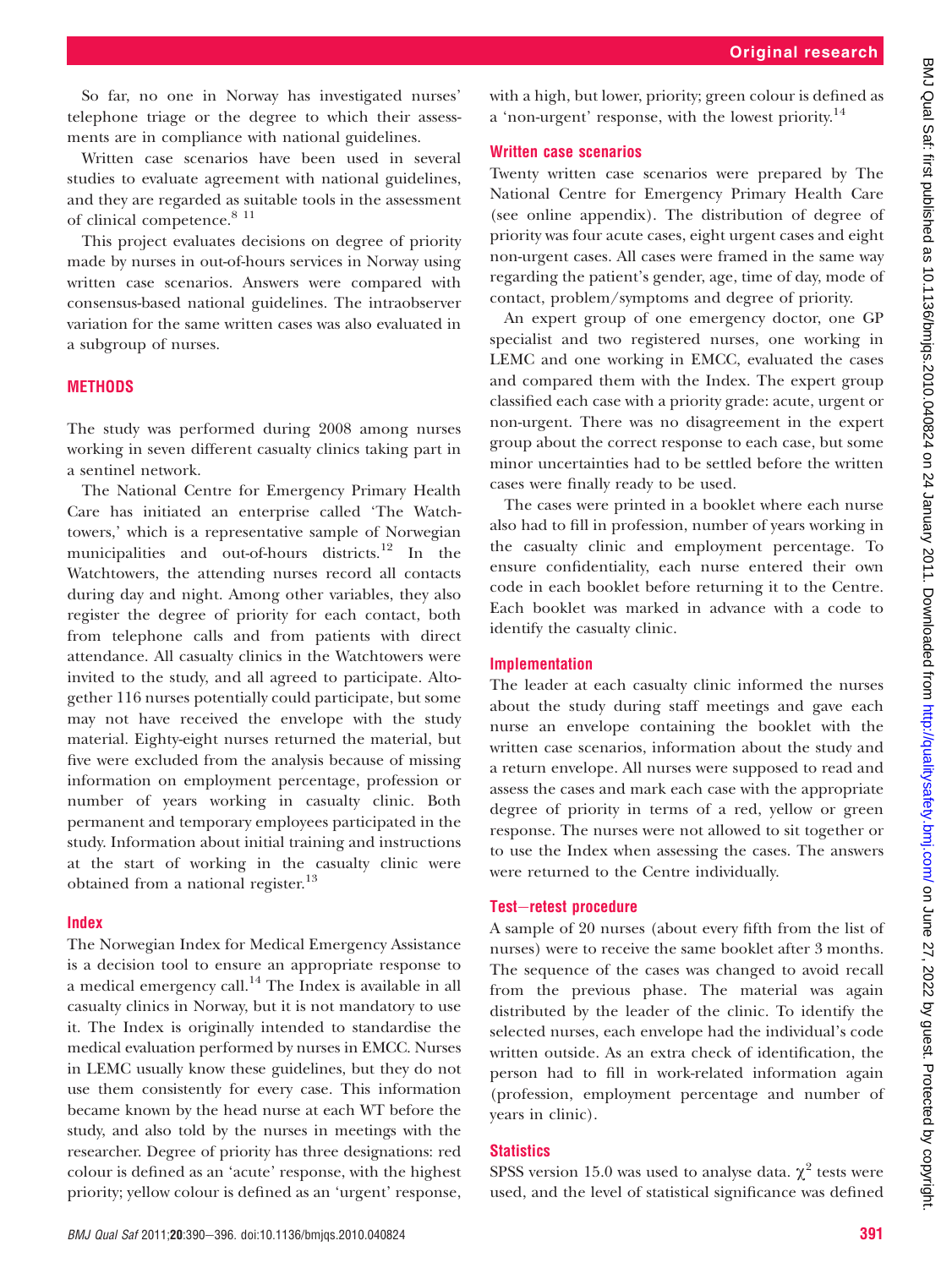as p<0.05. Intraobserver variability was analysed in the sample of 18 nurses using the Cohen kappa, and agreement based on the value of k was categorised as described by Altman.<sup>15</sup> The precision of  $\kappa$  was reported as either mean and 95% CI or median and range, and differences in  $\kappa$  between groups were analysed by the Kruskal–Wallis test. Over- and underestimation are weighted equally by the standard software used, as it turned out that all discrepancies were of a magnitude of 1.

## RESULTS

Of the 116 potential participants, 88 returned the booklets, and the data from 83 could be analysed. The response rate thus was at least 76%. Of the 83 participants, 90% were registered nurses with or without further education, and 10% were enrolled nurses, paramedics and bioengineers. The mean duration of employment in the casualty clinic was 6.3 (median 4) years, and the mean employment percentage was 49% (median 56%). The nurses had a mean of 40 h of initial training and instruction by the start of working in the casualty clinic and LEMC, ranging from 30 to 64 h.

## Assessment of case scenarios according to index

The mean of total correct responses among the nurses was 78% (SD 11.5), ranging from 45% to 95%. In total,

12% of all assessments were undertriaged, and 18% were overtriaged according to Index. Among the acute cases, 82% were correctly classified, 74% of the urgent cases were correctly classified, and 17% and 9% of the latter were overtriaged and undertriaged respectively according to Index. Of the non-urgent cases, 81% were correctly classified. One of the four acute scenarios was a patient with chest pain (case 7), and only one out of 83 nurses had undertriaged the priority grade. Table 1 shows the assessment of priority grade according to Index.

In table 2, the nurses are grouped according to the percentage of correct answers  $\left(\frac{51\%}{71\%}, \frac{71-80\%}{500}\right)$ and their performance is shown according to Watchtower, profession, work experience in casualty clinic and employment percentage. There were no statistically significant differences among the Watchtowers or profession. Overall, there were no significant differences between experienced or less experienced nurses in assessing the written cases, but when analysing the individual written cases, we found significant differences in three of the 20 cases (case 1, case 16 and case 17). There were no systematic differences between the experienced or the less experienced group.

Only 5% of the nurses had a full-time job, and there were no significant differences between employment percentages with respect to correct classification (table 2).

|                 | <b>Acute</b>   |                | <b>Urgent</b>  |      | Non-urgent     |                | <b>Total</b> |
|-----------------|----------------|----------------|----------------|------|----------------|----------------|--------------|
|                 | n              | %              | $\mathsf{n}$   | $\%$ | $\mathsf{n}$   | $\frac{9}{6}$  | $\%$         |
| Acute           |                |                |                |      |                |                |              |
| Case $1(n=83)$  | 53             | 64             | 29             | 35   |                |                | 100          |
| Case 7 (n=83)   | 82             | 99             | 1              | 1    | 0              | $\Omega$       | 100          |
| Case 16 (n=82)  | 66             | 81             | 16             | 20   | 0              | $\Omega$       | 100          |
| Case 18 (n=82)  | 67             | 82             | 15             | 18   | 0              | $\mathbf 0$    | 100          |
| <b>Urgent</b>   |                |                |                |      |                |                |              |
| Case 3 (n=82)   | 19             | 23             | 53             | 65   | 10             | 12             | 100          |
| Case $4$ (n=83) | 8              | 9              | 56             | 68   | 19             | 23             | 100          |
| Case $5$ (n=82) | 28             | 34             | 53             | 65   | 1              | 1              | 100          |
| Case $9(n=83)$  | 10             | 12             | 66             | 80   | $\overline{7}$ | 8              | 100          |
| Case 12 (n=83)  | 6              | $\overline{7}$ | 65             | 78   | 12             | 14             | 100          |
| Case 14 (n=82)  | 26             | 32             | 54             | 66   | $\overline{2}$ | $\overline{2}$ | 100          |
| Case 19 (n=81)  | 11             | 14             | 65             | 80   | 5              | 6              | 100          |
| Case 20 (n=81)  | 6              | $\overline{7}$ | 70             | 86   | 5              | 6              | 100          |
| Non-urgent      |                |                |                |      |                |                |              |
| Case 2 (n=83)   |                | 1              | 3              | 4    | 79             | 95             | 100          |
| Case $6$ (n=82) | 0              | $\mathbf 0$    |                | 1    | 81             | 99             | 100          |
| Case 8 (n=83)   | 0              | 0              | 32             | 39   | 51             | 61             | 100          |
| Case 10 (n=83)  | 0              | $\mathbf 0$    | $\overline{4}$ | 5    | 79             | 95             | 100          |
| Case 11 (n=83)  | $\overline{0}$ | $\overline{0}$ |                | 1    | 82             | 99             | 100          |
| Case 13 (n=82)  | $\overline{2}$ | $\overline{2}$ | 37             | 45   | 43             | 52             | 100          |
| Case 15 (n=82)  | $\overline{0}$ | $\overline{0}$ | 21             | 26   | 61             | 74             | 100          |
| Case 17 (n=82)  | 4              | 5              | 22             | 27   | 56             | 68             | 100          |

Results are shown as numbers and percentages. Bold numbers indicate the percentage of correct classifications.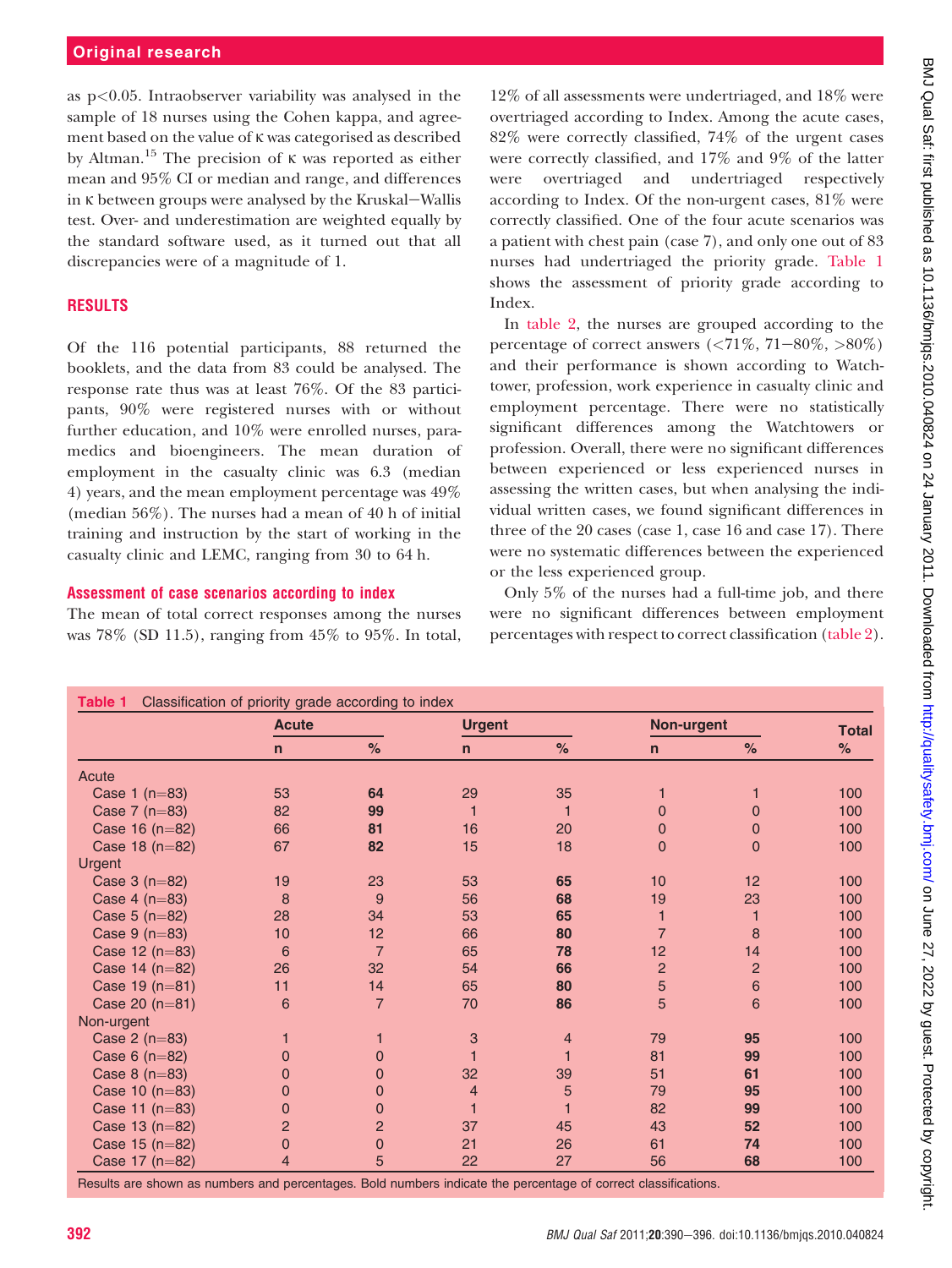Table 2 Correct classifications performed by nurses according to Index in percentage groups by Watchtower, work experience in casualty clinic, profession and employment

|                                        | No of responders |                         |                     |         |
|----------------------------------------|------------------|-------------------------|---------------------|---------|
| <b>Percentage correctly classified</b> | 1/3<br>$(n=29)$  | $71 - 80\%$<br>$(n=24)$ | $>80\%$<br>$(n=30)$ | p Value |
| Watchtower                             |                  |                         |                     | 0.10    |
| WT <sub>1</sub>                        | 9                | 2                       | 6                   |         |
| WT <sub>2</sub>                        | $\overline{7}$   | 5                       | 3                   |         |
| WT <sub>3</sub>                        | 0                | 2                       |                     |         |
| WT <sub>4</sub>                        | $\overline{2}$   | 6                       | 4                   |         |
| WT <sub>5</sub>                        |                  |                         | $\overline{2}$      |         |
| WT <sub>6</sub>                        | $\overline{2}$   | 4                       | 3                   |         |
| WT <sub>7</sub>                        | 8                | 4                       | 5                   |         |
| Work experience                        |                  |                         |                     | 0.30    |
| $<$ 5 years                            | 12               | 15                      | 16                  |         |
| $\geq$ 5 years                         | 17               | 9                       | 14                  |         |
| Profession                             |                  |                         |                     | 0.26    |
| <b>Registered nurses</b>               | 28               | 20                      | 26                  |         |
| Other health professionals             |                  | 4                       | $\overline{4}$      |         |
| Employment percentage in WT            |                  |                         |                     | 0.60    |
| $<$ 21                                 | 6                | 10                      | 6                   |         |
| $21 - 55$                              | $\overline{7}$   | 5                       | 7                   |         |
| $56 - 75$                              | 9                | 4                       | 8                   |         |
| $76 - 100$                             | $\overline{7}$   | 5                       | 9                   |         |

Table 3 shows the percentage of correct classifications of priority grade by Watchtowers, profession, work experience and employment percentage. There was a significant difference in the proportion of correct classifications in the Watchtowers ( $p=0.01$ ), but none of the other variables showed any significant differences  $(0.10 < p < 0.70)$ . When testing the distribution of correct

classifications according to priority grade, none of the independent variables in table 3 were significant  $(0.89 < p < 0.99)$ . Differences in assessment between the casualty clinics were small, but in one single case of a pregnant woman with headache (case 4), nurses in one clinic had 100% correct assessment, while another clinic had only 47%. In the same case, there was a 20%

Table 3 Correct classifications by priority grade according to Index by Watchtower, work experience and employment percentage (results shown as percentages)

|                                    |              | <b>Priority grade</b> |               |            |  |
|------------------------------------|--------------|-----------------------|---------------|------------|--|
|                                    | <b>Total</b> | <b>Acute</b>          | <b>Urgent</b> | Non-urgent |  |
| Watchtower                         |              |                       |               |            |  |
| WT <sub>1</sub>                    | 75           | 90                    | 67            | 74         |  |
| WT <sub>2</sub>                    | 76           | 73                    | 70            | 82         |  |
| WT <sub>3</sub>                    | 86           | 86                    | 85            | 88         |  |
| WT <sub>4</sub>                    | 80           | 75                    | 81            | 81         |  |
| WT <sub>5</sub>                    | 81           | 88                    | 73            | 87         |  |
| WT <sub>6</sub>                    | 74           | 77                    | 70            | 77         |  |
| WT <sub>7</sub>                    | 82           | 78                    | 83            | 82         |  |
| Work experience in casualty clinic |              |                       |               |            |  |
| $<$ 5 years                        | 79           | 82                    | 73            | 83         |  |
| $\geq$ 5 years                     | 77           | 81                    | 72            | 78         |  |
| Profession                         |              |                       |               |            |  |
| <b>Registered nurses</b>           | 77           | 81                    | 73            | 80         |  |
| Other health professionals         | 83           | 86                    | 79            | 85         |  |
| Employment percentage              |              |                       |               |            |  |
| $<$ 21                             | 76           | 81                    | 69            | 81         |  |
| $21 - 55$                          | 80           | 78                    | 76            | 84         |  |
| $56 - 75$                          | 78           | 84                    | 74            | 79         |  |
| $76 - 100$                         | 78           | 82                    | 75            | 79         |  |
| Total                              | 78           | 82                    | 74            | 81         |  |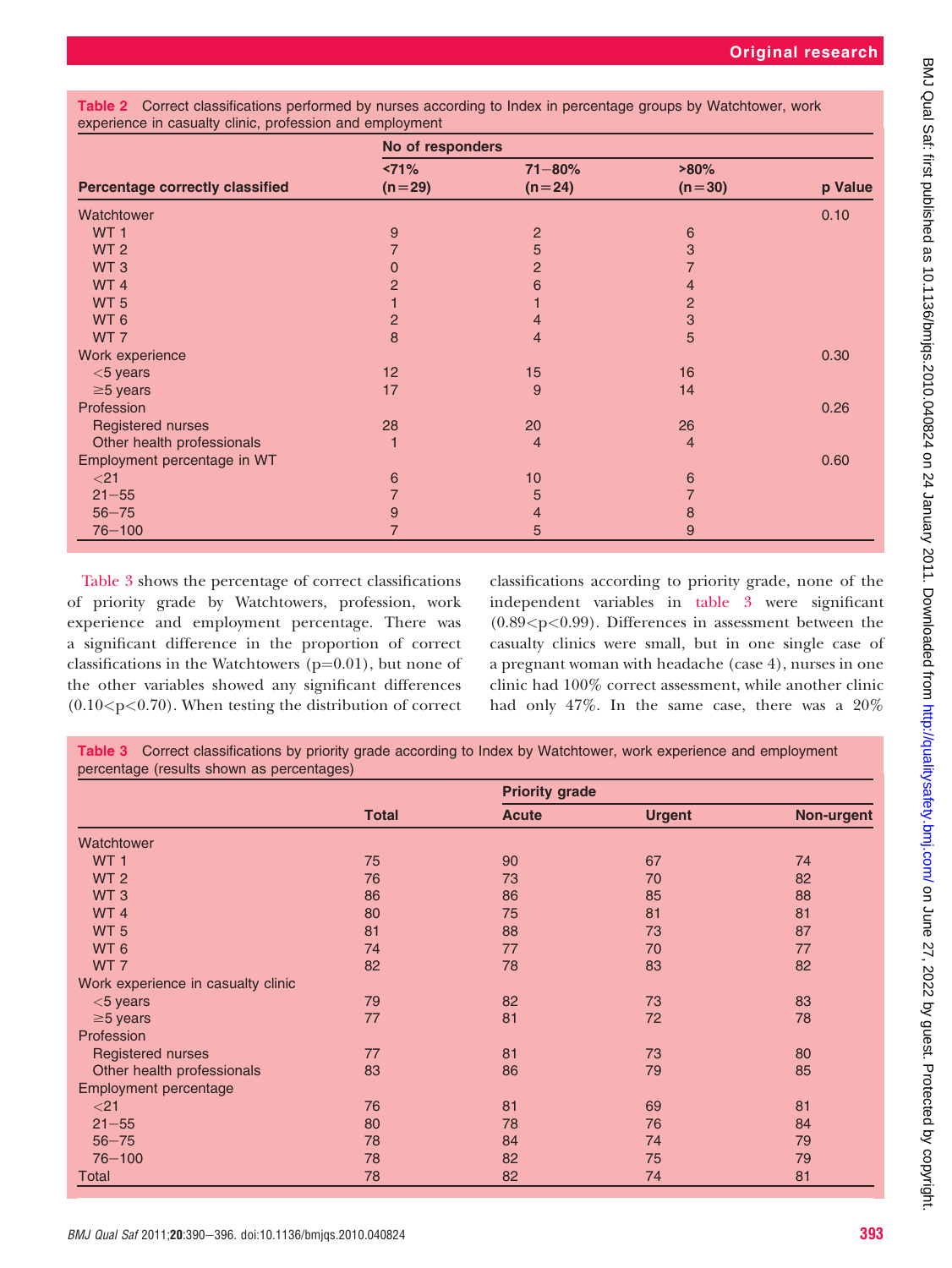overtriage of priority grade in one clinic, while another clinic had an undertriage of 41% of the same case.

#### Intraobserver variability

Of the subgroup of 20 nurses, 18 completed the retest of the case scenarios (response rate 90%). All were registered nurses, except one who was an enrolled nurse. The mean duration of work experience among the 18 nurses was 6.7 (median 5) years, while the mean employment percentage was 56% (median 60%).

The mean  $\kappa$  value for all responders was 0.61, or good (CI 0.52 to 0.70), and the range was  $0.32-0.92$ <sup>15</sup> The weighted k value was 0.68 (good). There were no significant differences in k values between the casualty clinics or work-experience groups, but there was a significant increase in k value with increased employment percentage (table 4).

Owing to the small numbers, an agreement analysis within priority grades was not possible.

## **DISCUSSION**

## Strengths and limitations of the study

The use of written case scenarios cannot fully substitute for actual triage practice, but we tried to include all of the essential information needed to decide upon the priority grade—acute, urgent or non-urgent. The strength of this method consists in the fact that the nurses assess the cases on the same basis and that the situation is consistent and unchangeable. When using simulated patients or real patients, the conditions can vary because the situation is altered during the call.

Written case scenarios have been used in studies in other countries for both nurses and paediatricians working with triage. $8^{16-21}$  An important limitation of using this methodology is that it is not assessed whether the nurses ask the patients the proper questions needed

to clarify the urgency because the important information is already available. Another limitation is that the interaction skills with the patient are not challenged. When using for example simulated patients, in practice one could observe both their communication skills and their ability to ask the questions needed. $3$  However, one cannot avoid differences in the presentations of the different complaints by standardised simulated patients. We think both methods (paper cases and simulation patients) have their strengths and limitations. However, in this study, we focused on the decision on priority grade given the information needed.

## Correct classification of priority grade

Overall, the percentage of correct classifications in our study (78%) was higher than in most other studies. One study from The Netherlands showed correct assessments in about half of the calls, $\frac{1}{1}$  while similar studies in Sweden and other countries<sup>3</sup>  $16-19$  showed correct classifications from 57% to 64%. Studies from The Netherlands and USA reported about the same level of correct classification but reported a higher proportion of undertriage than we found in our study.<sup>3 21 22</sup>

It must be remarked that the number of priority grades used in triage varies from one country to another. Having a higher number of priority grades may lead to a lower percentage of correct classification. The fact that the nurses participatingin the study both assess telephone calls and meet the patients face to face at the casualty clinic may have advantages regarding feedback of their assessment.

The underestimation of priority grades was quite low in our study. However, every error made in practice could have consequences for the patient's safety. It is therefore important that nurses obtain feedback on their priority grading to improve the accuracy.

It is commonly assumed that the Index recommends too high a priority grade in some situations (eg, sending

|                       | N              | <b>Agreement</b> | <b>Median</b> | Range         | p Value |
|-----------------------|----------------|------------------|---------------|---------------|---------|
| Watchtowers*          |                |                  |               |               | 0.92    |
| WT <sub>2</sub>       | 5              | Moderate         | 0.58          | $0.32 - 0.92$ |         |
| WT <sub>3</sub>       | 3              | Moderate         | 0.67          | $0.34 - 0.77$ |         |
| WT <sub>4</sub>       | 3              | Good             | 0.77          | $0.42 - 0.92$ |         |
| WT <sub>5</sub>       | $\overline{2}$ | Good             | 0.62          | $0.47 - 0.77$ |         |
| WT <sub>6</sub>       | 5              | Moderate         | 0.58          | $0.44 - 0.77$ |         |
| Work experience       |                |                  |               |               | 0.93    |
| $\leq$ 5 years        | $\overline{7}$ | Good             | 0.59          | $0.44 - 0.92$ |         |
| $>5$ years            | 11             | Good             | 0.63          | $0.32 - 0.92$ |         |
| Employment percentage |                |                  |               |               | 0.03    |
| $34$                  | $\overline{4}$ | Moderate         | 0.47          | $0.32 - 0.77$ |         |
| $34 - 70$             | 8              | Moderate         | 0.58          | $0.44 - 0.92$ |         |
| >70                   | 6              | Good             | 0.77          | $0.67 - 0.92$ |         |

\*Watchtowers 1 and 7 were not represented in the sample.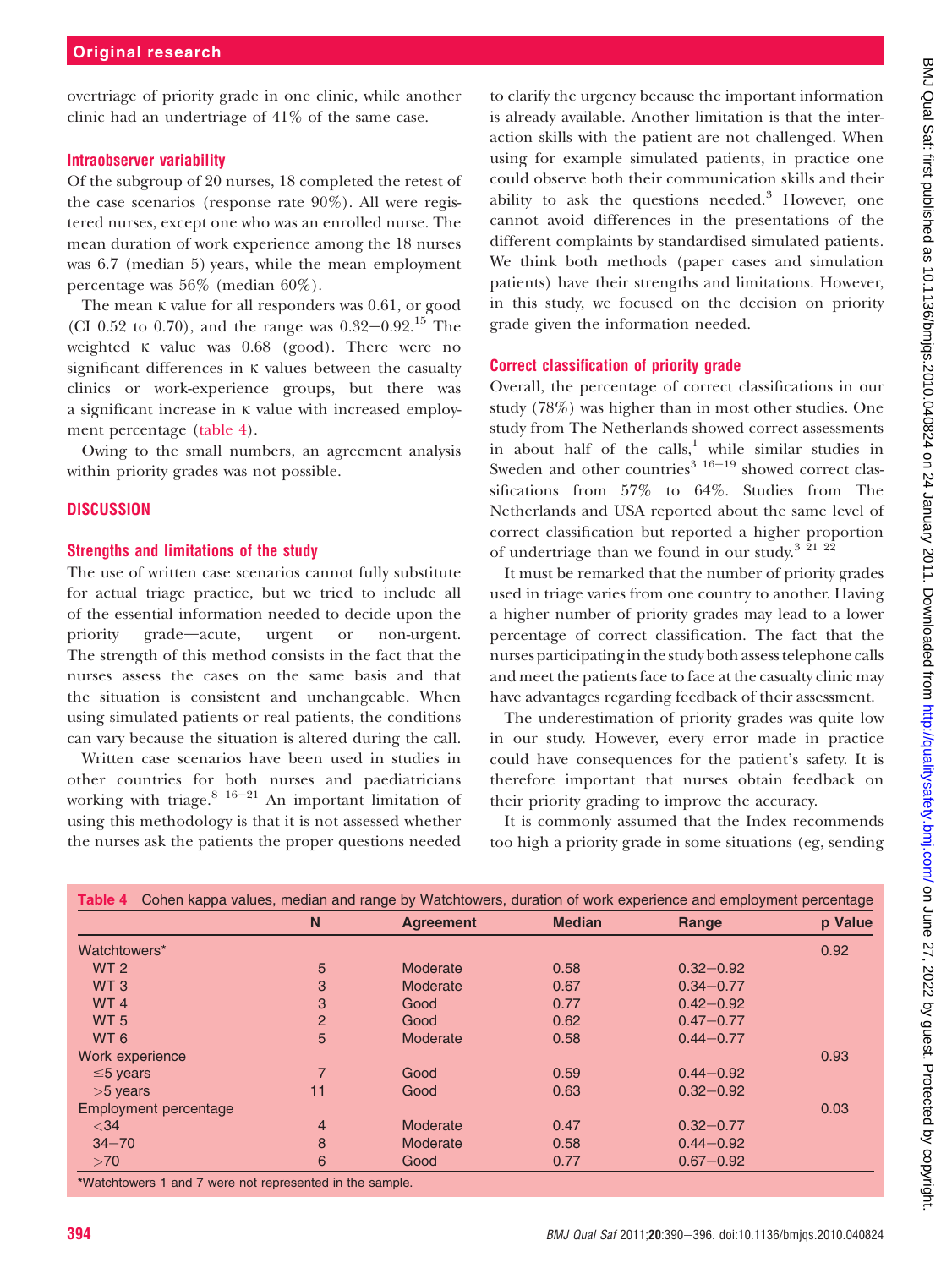an ambulance when not needed). Therefore, nurses in Norway often contact the doctor on-call instead of sending an ambulance if the situation is obviously not life-threatening, thus avoiding an unnecessarily dramatic situation for the patient, and still ensuring a good and safe level of care. This may cause an undertriage according to the Index in some cases.

We found no evidence indicating that extent of work experience or nurses employment percentage affected triage decisions, which is in accordance with other studies.<sup>16</sup> <sup>18-21</sup> <sup>23-27</sup>

#### Intraobserver variability

There was a strong within-nurse agreement in our study. We found few studies on telephone triage that presented intrarater agreement analysed by k. The intraobserver variability in our study was higher than that found in one study, $21$  and lower than in another study $28$  We had expected to find a higher level of intrarater agreement among the most experienced nurses as we found for employment percentage, but perhaps the amount of training, in this context, is more important than long work experience.

It must be remarked that both temporary and permanent employees were participating in our study. The temporary employees are working sporadically, and we showed that in the retest situation, a high employment percentage was associated with a more consistent classification of the degrees of priority. This may indicate that the temporary employees have influenced the results in a negative way.

Based on the findings from this study, it may be suggested that the LEMCs may benefit on reducing temporary employees and engage nurses in full-time jobs. Nurses in the Watchtowers both assess patients by telephone and actually meet them face to face when they attend the casualty clinic. This way of organising the casualty clinic may contribute to an important evaluation of the nurses' assessments which is of most importance regarding feedback and learning. This aspect has been given little attention in former studies. Such an attempt may strengthen the quality on decision-making and contribute to a safer service for the patients in the out-ofhour services in other countries as well as in Norway.

Telephone triage is a complex human interaction between patient and provider, and further studies are needed to assess both the quality and consistency of this activity. Advanced methodology, preferably by using real situations or experimental designs based on actors or trained patients, should be developed and validated.

#### **Conclusions**

The amount of correct classification in the three priority grades was about equal and quite high. Work experience and employment percentage did not affect triage decisions. The intrarater agreement was good and also about the same as that found in previous studies performed in other countries. From this sample of Norwegian casualty clinics, it may be suggested that the quality of decisionmaking is high and that nurse triage competence is safe for patients.

Acknowledgements We wish to thank all the personnel engaged in the project in the seven Watchtowers for their commitment and interest.

Funding The project is internally funded by the National Centre for Emergency Primary Health Care.

Competing interests None.

Provenance and peer review Not commissioned; externally peer reviewed.

#### **REFERENCES**

- 1. Derkx HP, Rethans JJ, Muijtjens A, et al. Quality of clinical aspects of call handling at Dutch out of hours centres; cross sectional national study. BMJ 2008;337:a1264.
- 2. Crouch R, Dale J. Telephone triage-identifying the demand. Nurs Stand 1998;12:34-5.
- 3. Giesen P, Ferwerda R, Tijssen R, et al. Safety of telephone triage in general practitioner cooperatives: do triage nurses correctly estimate urgency? Qual Saf Health Care 2007;16:181-4.
- 4. Turner VF, Bentley PJ, Hodgson SA, et al. Telephone triage in Western Australia. Med J Aust 2002;176:100-3.
- 5. Bunn F, Byrne G, Kendall S. The effects of telephone consultation and triage on healthcare use and patient satisfaction: a systematic review. Br J Gen Pract 2005;55:956-61.
- 6. Moll van Charante EP, ter Riet G, Drost S, et al. Nurse telephone triage in out-of-hours GP practice: determinants of independent advice and return consultation. BMC Fam Pract 2006;7:74.
- 7. Lattimer V, George S, Thompson F, et al. Safety and effectiveness of nurse telephone consultation in out-of-hours primary care; randomized controlled trial. BMJ 1998;317:1054-9.
- 8. Hasegawa T, Ogasawara C, Katz E. Measuring diagnostic competency and the analysis of factors influencing competency using written case studies. Int J Nurs Terminol Classif 2007;18:93-102.
- McGrath AC, Macdonald R. Quality framework for telephone triage. Aust Health Rev 2008;32:786-91.
- 10. Car J, Koshy E, Bell D, et al. Telephone triage in out of hours call centres. BMJ 2008;337:a1167.
- 11. Jones TV, Gerrity MS, Earp J. Written case simulations: do they predict physicians' behavior? J Clin Epidemiol 1990;43:805-15.
- 12. Hansen EH, Hunskaar S. Development, implementation, and pilot study of a sentinel network ('The Watchtowers') for monitoring emergency primary health care activity in Norway. BMC Health Serv Res 2008;8:62.
- 13. Morken T, Hunskår S, Blinkenberg J, et al. Legevaktorganisering i Norge-2007. http://helse.uni.no/publications.aspx?ci=158 (accessed 18 Jan 10).
- 14. Norwegian Medical Association. Norsk indeks for medisinsk nødhjelp (Norwegian Index of Emergency Medical Assistance). 2.1st edn. Stavanger: Asmund S Lærdal A/S, The Laerdal Foundation for Acute Medicine, 2005.
- 15. Altman DG. Practical Statistics for Medical Research. London: Chapman & Hall, 1991:403-9.
- 16. Bergeron S, Gouin S, Bailey B, et al. Comparison of triage assessments among pediatric registered nurses and pediatric emergency physicians. Acad Emerg Med 2002;9:1397-401.
- 17. Göransson K, Ehrenberg A, Marklund B, et al. Accuracy and concordance of nurses in emergency department triage. Scand J Caring Sci 2005;19:432-8.
- 18. Bergeron S, Gouin S, Bailey B, et al. Agreement among pediatric health care professionals with the pediatric Canadian triage and acuity scale guidelines. Pediatr Emerg Care 2004;20:514-18.
- 19. Maldonado T, Avner JR. Triage of the pediatric patient in the emergency department: are we all in agreement? Pediatrics 2004;114:356-60.
- 20. Worster A, Sardo A, Kevin E, et al. Triage tool inter-rater reliability: a comparison of live versus paper case scenarios. J Emerg Nurs 2007;33:319-23.